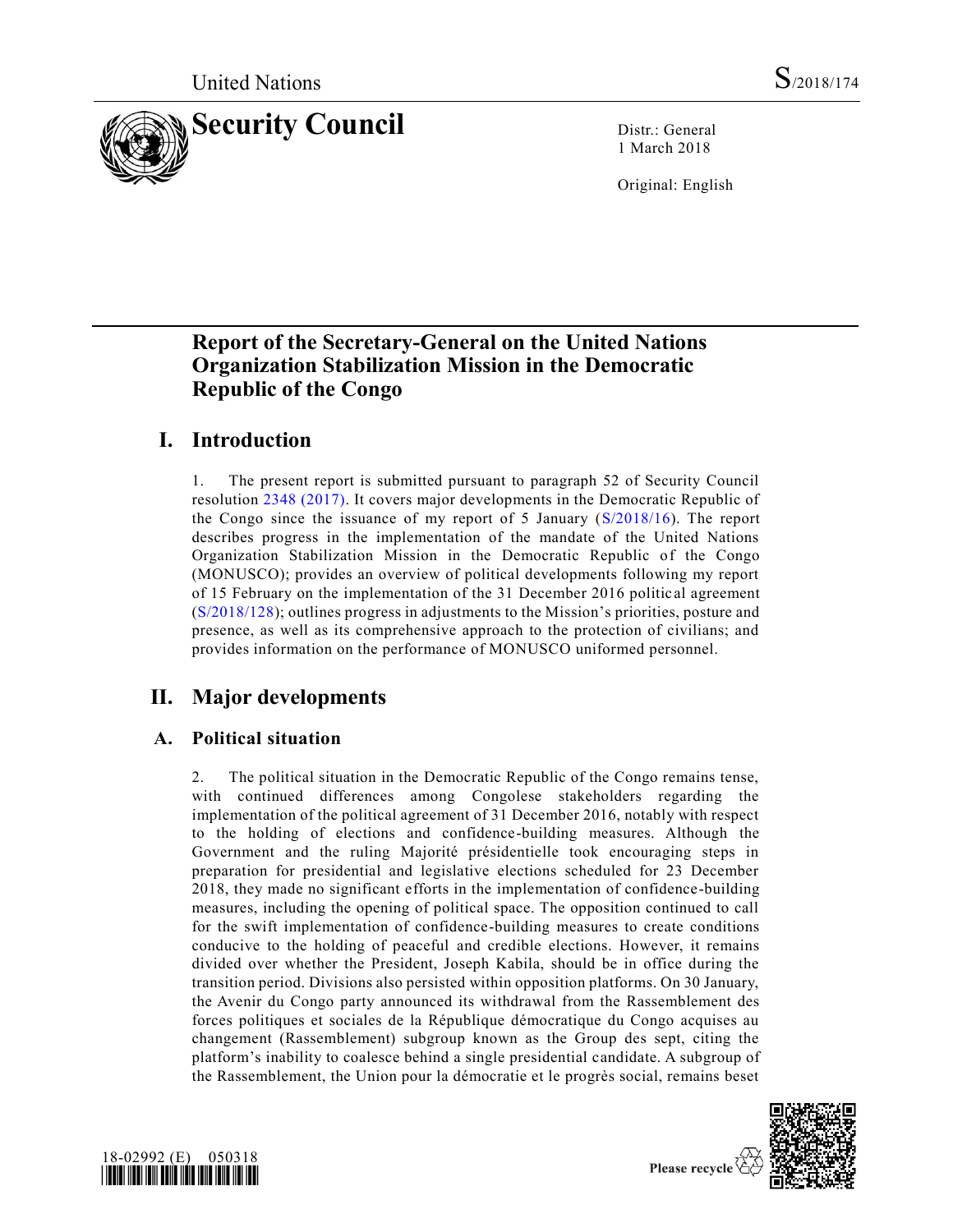by a struggle between the mainstream party, led by the interim leader, Félix Tshisekedi, and the dissident wing of the party, under the moral authority of the Prime Minister, Bruno Tshibala. Struggling with internal divisions and facing difficulties in gathering popular support, opposition leaders have devoted greater efforts to mobilizing their supporters by rallying behind the calls of the Comité laïc de coordination (CLC) for nationwide protests to demand the full and swift implementation of the political agreement. The Government accused CLC and the Catholic Church of instigating acts of "insurrection" aimed at disrupting the electoral process, and national security forces continued to repress demonstrations.

3. On 22 February, the Minister of Justice, Alexis Thambwe Mwamba, signed two decrees granting release on parole to Huit Mulongo, the former Chief of Staff of the opposition leader Moïse Katumbi, and amnesty to 33 individuals who had been sentenced to prison for acts of insurrection and war and political offences. The President of the National Council for Monitoring the Agreement and the Electoral Process, Joseph Olenghankoy, indicated in the media that the decision had been taken in line with confidence-building measures envisaged under the political agreement of 31 December 2016. Some civil society representatives expressed some reservations, arguing that the release was not directly linked to the confidence-building measures.

4. On 25 February, CLC called for nationwide demonstrations, supported by opposition groups, to demand the swift implementation of the agreement of 31 December 2016. The Congolese National Police violently dispersed the protests, which resulted in the death of at least 2 persons in Kinshasa and Mbandaka (Equateur Province) and wounding of 47 and the arrest of 102 demonstrators. On 26 February, the Mbandaka garrison military tribunal tried, under flagrante delicto procedure , a police officer on charges of murder of a demonstrator in Mbandaka and sentenced him to life imprisonment. A police officer accused of using a non-lethal weapon in a disproportionate manner leading to the death of a demonstrator in Kinshasa was also arrested.

5. As political tensions mounted and international actors reacted to the situation, the Government hardened its tone and position vis-à-vis some segments of the international community. At a press conference on 26 January, Mr. Kabila stressed that the electoral process was a national matter conducted under the oversight of the Independent National Electoral Commission, reaffirmed the readiness of the Government to finance the process and warned of external interference that could undermine the sovereignty of the Democratic Republic of the Congo. In response to the decision of Belgium to redirect its aid for the Democratic Republic of the Congo from the Government to humanitarian and development partners pending progress in the electoral process and the opening of political space, the Congolese authorities indicated on 31 January that the Maison Schengen in Kinshasa had been ordered to cease its consular activities until further notice. Furthermore, on 5 February, the Government of the Democratic Republic of the Congo decided to reduce the number of weekly Brussels Airlines flights to Kinshasa from seven to four, stated that it was closing its consulate in Antwerp and requested the Government of Belgium to close one of its consulates in the Democratic Republic of the Congo, possibly in Lubumbashi.

6. During the reporting period, individuals suspected of attempts to overthrow the Government were apprehended. On 29 January, Tanzanian authorities arrested a renegade colonel of the Armed Forces of the Democratic Republic of the Congo (Forces armées de la République démocratique du Congo — FARDC), John Tshibangu, while he transited through Dar es Salaam airport. He had appeared in propaganda videos in late January, allegedly in the border area of the Democratic Republic of the Congo, South Sudan and Uganda, delivering a 45-day ultimatum for Mr. Kabila to leave power. He was transferred on 5 February to Kinshasa, where he awaits trial on charges of rebellion. Also on 5 February, Mr. Thambwe Mwamba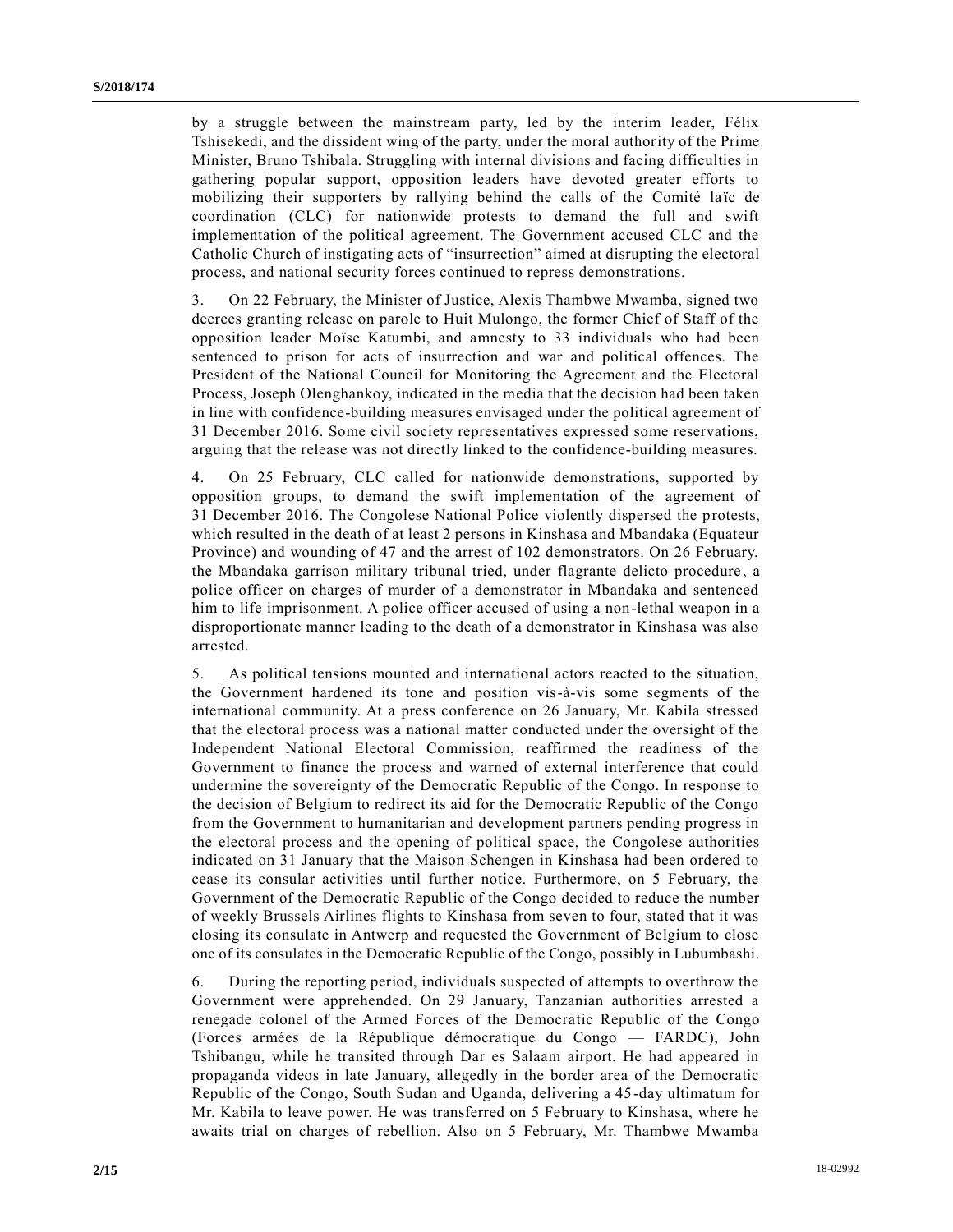announced that Congolese rebel Freddy Libeba and an associate, Alexandre Mitshiabu, had been arrested by national security forces in the border area with the Central African Republic. Libeba is alleged to be an associate of renegade Colonel Tshibangu.

7. Although the political context remained fragile and important challenges persist, some progress was made towards the implementation of the electoral calendar. On 31 January, the Independent National Electoral Commission announced the completion of voter registration in Kasai Province. Countrywide, more than 46 million potential voters, 47 per cent of whom are women, have been registered. This marks the end of the update of the voter register in the 26 provinces of the Democratic Republic of the Congo and a key milestone in the electoral process. On 24 January, MONUSCO organized an interactive session with donor countries for the Commission to explain the functioning of the voting machines expected to be used in the upcoming elections. The Commission has ordered hundreds of voting machines, to be delivered between the end of February and March, with a view to raising the population's awareness of the use of the machines. However, the use of voting machines remains controversial among Congolese political actors, given the tense political situation and technical questions that might arise with the use of the machines on a large scale. During the reporting period, MONUSCO finalized its electoral assistance concept note and operational plan. The Mission also assisted the Commission in adjusting its operational strategy with regard to the introduction of voting machines, in communication, awareness-raising and training efforts and in the timely delivery of electoral equipment to over 23,000 training centres or voting sites and over 90,000 polling stations. I have reported in further detail on the electoral process and the support being provided by MONUSCO and the United Nations Development Programme to the Commission in document [S/2018/128.](https://undocs.org/S/2018/128..)

8. At the meeting of the African Union Peace and Security Council held on 27 and 28 January in Addis Ababa, the Chairperson of the African Union Commission, Moussa Faki, stated that recent tensions and violence in the Democratic Republic of the Congo served as a reminder of the importance of implementing the agreement of 31 December 2016 with a view to holding elections on 23 December 2018. On 1 February, the Executive Secretary of the Southern African Development Community, Stergomena Lawrence Tax, visited the Democratic Republic of the Congo and held meetings with senior government officials, as well as with stakeholders involved in the electoral process, including MONUSCO. She called upon Congolese political actors and the population to play their part in ensuring a peaceful and credible electoral process, noting that electoral violence could have a negative impact on stability in the Democratic Republic of the Congo and the region.

9. MONUSCO continued to support the implementation of the Peace, Security and Cooperation Framework for the Democratic Republic of the Congo and the Region. On 24 and 25 January 2018, the Mission facilitated a national youth forum of the International Conference on the Great Lakes Region for 70 participants on the promotion of peace. Participants called upon the Government to increase space for dialogue and involve the youth in decision-making processes related to elections.

10. On 14 February, in Kinshasa, the President of the Republic of the Congo, Denis Sassou Nguesso, the Chair of the International Conference on the Great Lakes Region and President of Angola, João Lourenço, and Mr. Kabila met to discuss issues of mutual interest, the situation in the Great Lakes region and the political and electoral processes in the Democratic Republic of the Congo. In a communiqué issued after the meeting, the participants called for, inter alia, the full implementation of the Nairobi declarations of 12 December 2013 and the Peace, Security and Cooperation Framework; urged Congolese stakeholders to exercise restraint and condemned any attempt to seize power by unconstitutional means; and indicated the readiness of the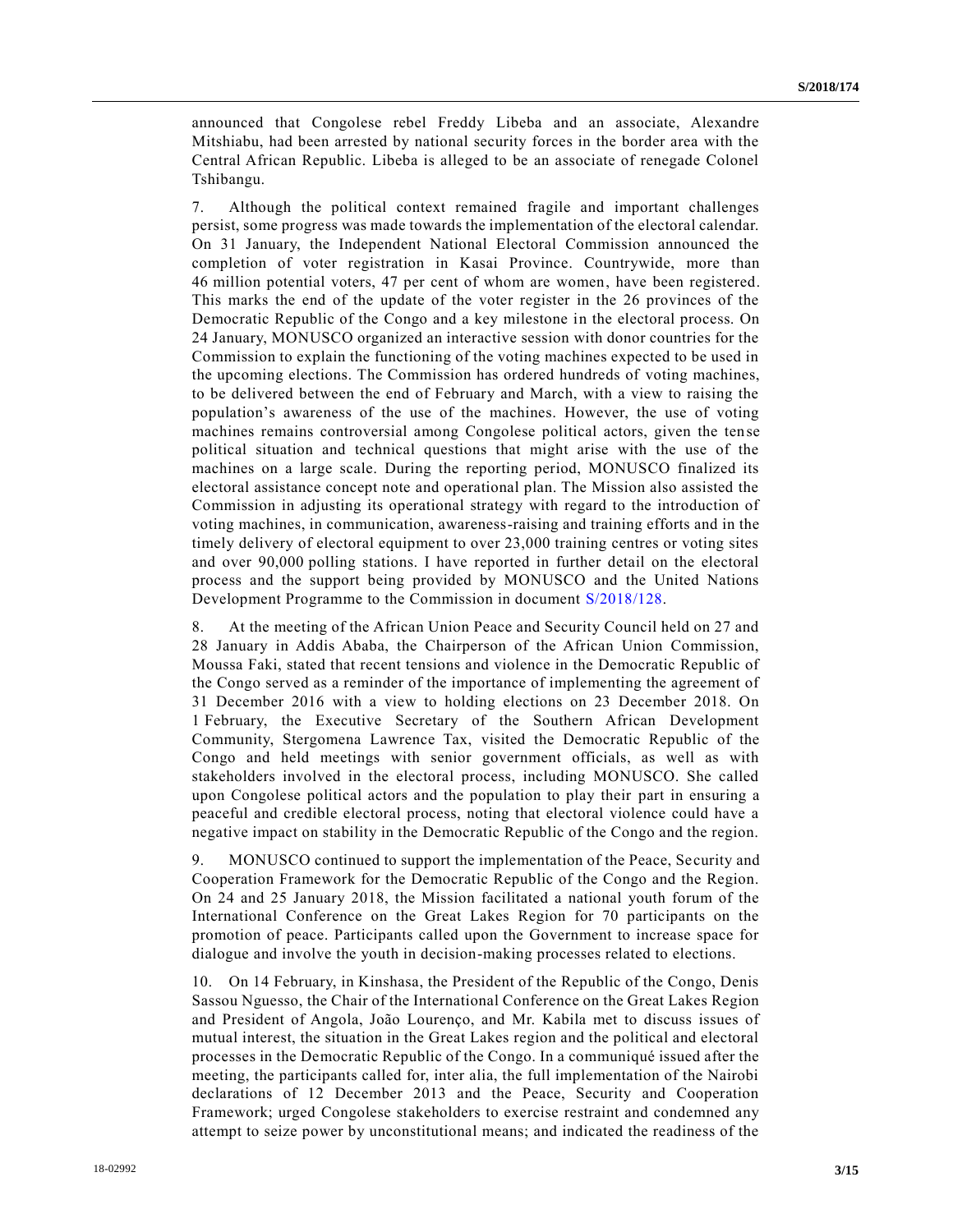Governments of Angola and the Republic of the Congo to support the authorities of the Democratic Republic of the Congo in overcoming the serious challenges in the electoral process. The President of Gabon and Chair of the Economic Community of Central African States, Ali Bongo Ondimba, and the President of Zimbabwe, Emmerson Dambudzo Mnangagwa, met Mr. Kabila on 22 and on 27 and 28 February, respectively, to discuss the situation in the region and the Democratic Republic of the Congo and issues of mutual interest.

11. In other political developments, on 20 February, Mr. Kabila appointed the Secretary-General of the ruling Parti du peuple pour la reconstruction et la démocratie (PPRD), Henri Mova Sakanyi, to the post of Vice Prime Minister and Minister of the Interior, which had until then been held by Emmanuel Ramazani Shadary. On 26 February, Mr. Ramazani Shadary was appointed Permanent Secretary of PPRD.

### **B. Economic developments**

12. A downward economic trend persisted as inflation increased and the Congolese franc depreciated by more than 30 per cent in the past 12 months. On 9 January, the Ministry of Finance of the Democratic Republic of the Congo announced that \$489.2 million in revenue had been collected from the mining sector during the period from January to September 2017, an increase of more than 9 per cent over the same period in 2016.

13. On 27 January, Parliament adopted revisions to the 2002 Mining Code aimed at significantly increasing revenue from the mining sector. Large international mining companies operating in the Democratic Republic of the Congo responded with criticism, cautioning that raising the cost of doing business could stifle investment. The Code is awaiting promulgation by Mr. Kabila.

### **C. Security situation**

14. The security situation continued to deteriorate in many parts of the country. FARDC launched major operations against both foreign and Congolese armed groups in North Kivu and South Kivu. Despite those operations, armed group activity has not decreased and intercommunity tensions continue to fuel violence in the Kivu provinces. In the Kasai region, Kamuina Nsapu militias have stepped up their destabilizing activities following FARDC redeployments to the east of the country for military operations. Instability in the Central African Republic and in South Sudan continues to destabilize the northern border areas of the Democratic Repub lic of the Congo, with refugee flows into the country.

15. The general security situation in the Grand Nord area of North Kivu remained volatile. Upon receiving reinforcements of troops and equipment from Haut-Lomami and the Kasai provinces, FARDC launched, under Operation Sukola I, a major offensive campaign against the Allied Democratic Forces (ADF). On 8 and 10 January, suspected ADF elements attacked FARDC positions on the Mbau-Kamango axis. FARDC responded on 13 January with artillery fire in the Oicha area, taking control of two major ADF camps. In response to the operations, suspected ADF elements launched attacks on FARDC positions on 19 January, which resulted in the killing of 12 FARDC soldiers and 4 ADF elements. ADF launched further attacks against an FARDC camp near Mayi Moya on 21 January. On 24 January, suspected ADF elements attacked FARDC in Mapobu (10 km east of Oicha), killing 5 FARDC soldiers and wounding 36 others. MONUSCO provided support in evacuating the wounded. On 13 February, the FARDC spokesperson for Operation Sukola I, Captain Mak Hazukay Mongba, announced that FARDC had released several hostages from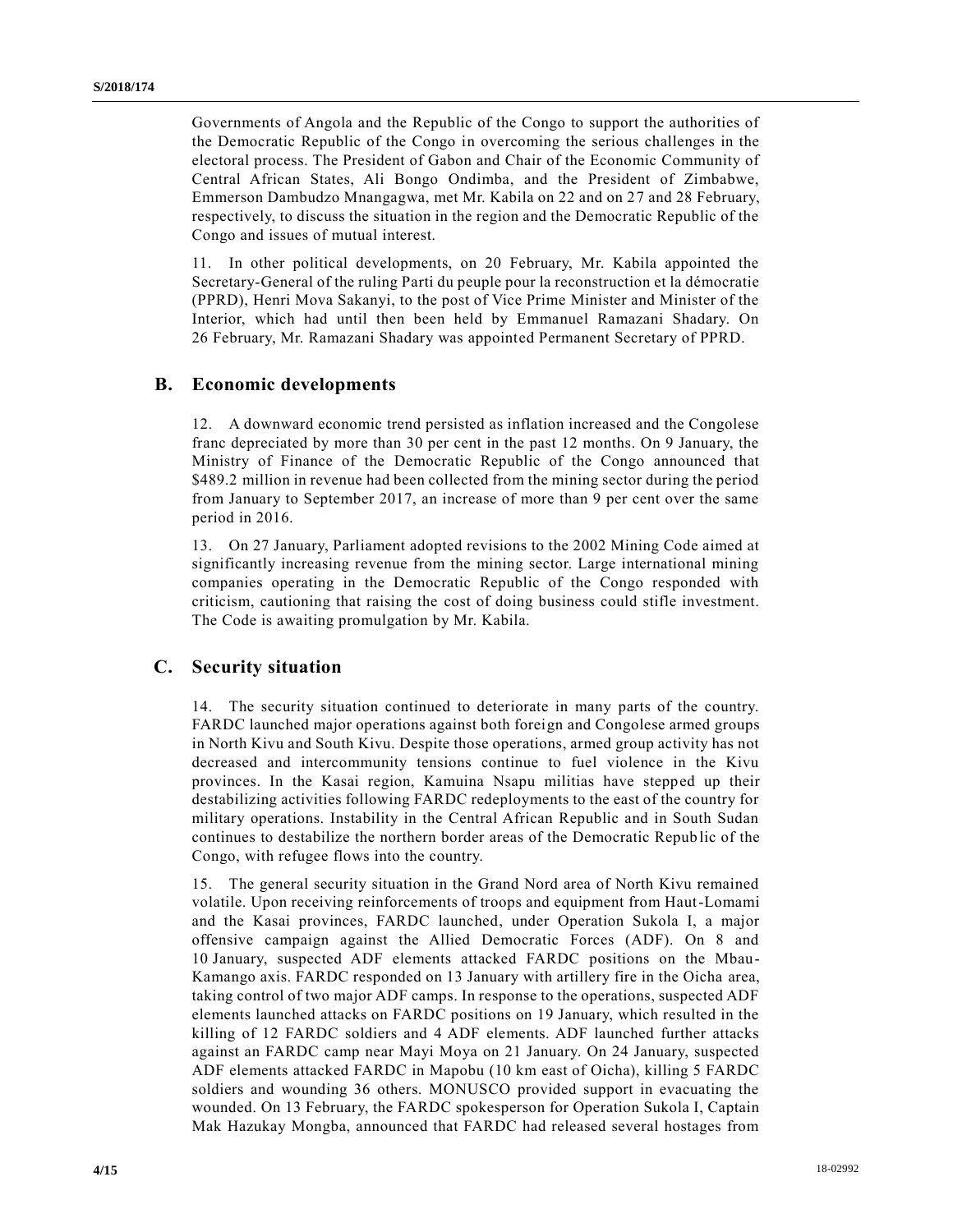ADF and taken control of a major camp of the armed group in Mwalika, about 80 km from Beni. In Lubero territory, Mai-Mai groups continued to attack FARDC positions and build a broader ethnic Nande Mai-Mai coalition. In late January, clashes between Mai-Mai groups intensified along ethnic lines, with Nande Mai-Mai groups such as Mai-Mai Mazembe, the Union des patriotes pour la libération du Congo and Mai-Mai Kilalo clashing with ethnic Nyanga Nduma défense du Congo-Rénové forces in western Lubero. The clashes resulted in the displacement of civilians.

16. Elsewhere in North Kivu, a Hutu Mai-Mai Nyatura faction, led by Mai-Mai John Love, attacked Yobora village (50 km north of Nyanzalé) in Rutshuru territory and burned down 140 huts belonging to the Nande community, prompting the population to flee towards Kanyobagonga. In Masisi territory, tensions within the ethnic Hunde Mai-Mai groups, including the Alliance des patriotes pour un Congo libre et souverain, led to the emergence of several splinter groups and an increase in threats to the civilian population.

17. On 12 February, FARDC and the Rwanda Defence Force clashed in the border area close to Virunga National Park, in Rutshuru territory, North Kivu. The Governments of the Democratic Republic of the Congo and Rwanda traded accusations of violation of territorial sovereignty, each claiming that the clashes occurred on its side of the border. Congolese and Rwandan authorities have requested the Expanded Joint Verification Mechanism to investigate the circumstances surrounding the incident. MONUSCO provided support to the investigations of the Mechanism. On 17 February, the Rwanda Defence Force announced that it had handed over the bodies of three Congolese soldiers killed during the clashes to FARDC.

18. In South Kivu, Mai-Mai Yakutumba and allied groups conducted major attacks against FARDC, notably on 5 January, when Mai-Mai elements attacked an FARDC position near Uvira, killing four FARDC soldiers and five national police officers. On 18 January, suspected Mai-Mai Yakutumba elements attacked an FARDC convoy carrying the newly appointed South Kivu commander for Operation Sukola II, General Philemon Yav, killing four FARDC soldiers. FARDC launched operations against Mai-Mai Yakutumba on 21 January and took control on 25 January of Kazimia, a stronghold of the armed group. On 25 January, a large group of Mai-Mai elements attacked an FARDC position in Mahembe (25 km west of Lulimba), forcing FARDC to retreat. On 27 January, suspected Mai-Mai elements clashed with FARDC in Kahoho (50 km south-west of Lulimba) and reportedly burned houses before retreating. On the same day, up to 70 suspected Mai-Mai elements ambushed a MONUSCO convoy at Kalonda II (25 km south of Lulimba), killing one Pakistani peacekeeper and wounding another. The violence in this region of South Kivu Province has resulted in the displacement of thousands of civilians, including over 8,000 who fled to Burundi and 1,200 to the United Republic of Tanzania. FARDC military operations forced several Mai-Mai Yakutumba elements to flee to Burundi. On 3 February, media reports indicated that the Government of Burundi had extradited 34 Mai-Mai Yakutumba elements to the Democratic Republic of the Congo. On 8 February, General Yav announced that FARDC operations had resulted in the death of 83 Mai-Mai Yakutumba elements and 6 FARDC soldiers and the capture of 120 Mai-Mai elements. He added that almost all the localities formerly under the control of the armed group had been recovered by FARDC, including the Ubwari Peninsula and the coastline of Lake Tanganyika from Kalemie to Uvira.

19. Elsewhere in South Kivu, in Shabunda territory, Mai-Mai Raia Mutomboki factions appeared to be expanding, attacking mining sites and looting population centres. From 17 to 19 January, in the Uvira area, FARDC repeatedly clashed with the Burundian Forces nationales de libération and associated Congolese Mai-Mai groups. On 23 January, a Banyamulenge landowner was killed by unknown assailants near Mutarule, increasing intercommunity tensions. This coincided with an increase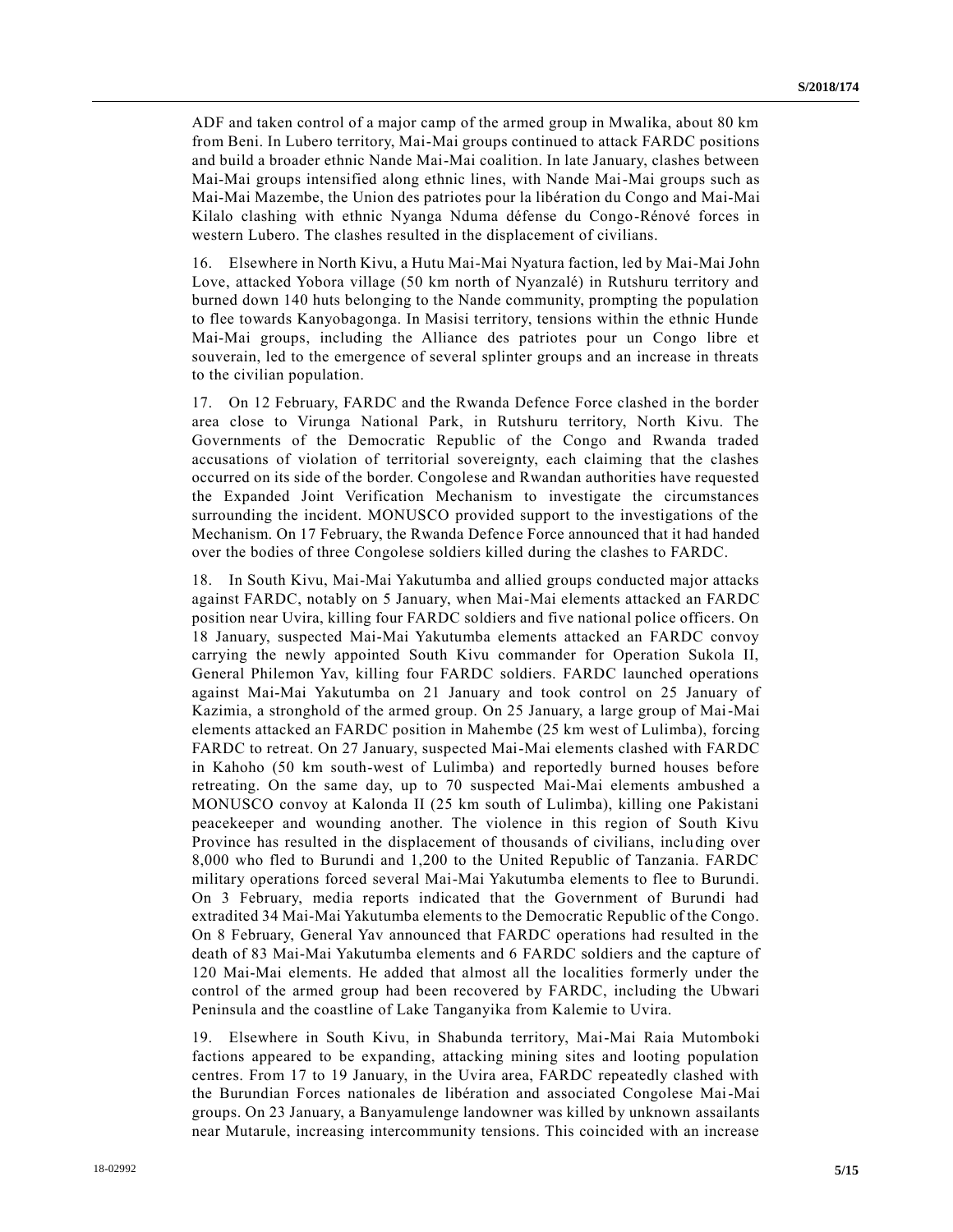in insecurity on the Kamanyola-Uvira road amid tensions related to the presence of 2,499 Burundians from the Zebiya religious sect in Kamanyola.

20. In Tanganyika Province, the security situation deteriorated further owing to the expansion of Mai-Mai Yakutumba and its allies into the north of the province and the spillover effects of FARDC operations in South Kivu. On 2 January, Mai-Mai Hapa na Pale elements allied with Mai-Mai Yakutumba attacked an FARDC position near Lumumba (20 km south of Bendera), killing three FARDC soldiers. Subsequently, between 5 and 14 January, FARDC and the armed group repeatedly clashed in the area north of Kongolo, which resulted in the death of an unconfirmed number of soldiers, rebels and civilians. On 2 and 5 January, MONUSCO provided medical evacuation support to FARDC. Elsewhere, in Nyunzu and Kalemie territories, intercommunity tensions between the Luba and Twa continued, with militias on both sides remaining active.

21. In Haut-Katanga Province, there was continued spillover from Tanganyika Province, with the situation in Pweto continuing to cause concern as FARDC clashed with the Éléments militia group. On 14 January, there were reported clashes between Twa militias and the Éléments at Kabulembe (45 km south-east of Pweto), causing a deterioration of the humanitarian situation in Katama groupement (40 km north-east of Pweto), including displacements of the local population. By the end of January, Zambian officials stated that 14,283 Congolese had fled into Zambia.

22. In Ituri Province, while the human rights abuses committed by the Force de résistance patriotique de l'Ituri (FRPI) have decreased slightly, the militia remains the greatest source of insecurity. In January, there were reports of involvement of FRPI elements in the looting of villages, rape, and abduction, torture and ill-treatment of civilians. In Djugu territory, tensions persisted between the Hema and Lendu communities following an outbreak of intercommunal violence in December 2017. Between 12 and 30 January, Lendu youth armed with machetes killed four women and one man and wounded two women and four men from the Hema community. Hundreds of houses were burned down in the intercommunal violence. On 3 February, members of both communities clashed in the villages of Blukwa and Drodro, leading to at least 25 deaths. On 20 February, in Djugu territory, Lendu youths reportedly killed four Hema civilians (two men and two girls) and one FARDC soldier and destroyed some 300 houses in the Tche area (16 km south of Blukwa). The violence has prompted significant population displacements within the province and towards neighbouring Uganda. Since early February, at least 32,000 people have been internally displaced to Bunia, including more than 20,000 sheltering at Bunia General Hospital and 12,000 sheltering with host families. An estimated 39,718 Congolese have also fled to Uganda since 1 January. On 12 February, the then Vice Prime Minister and Minister of the Interior, Mr. Ramazani Shadary, visited Bunia to assess the situation and explore, with local and provincial authorities, ways to address the mounting violence between the Hema and Lendu communities. FARDC and national police elements were also deployed in the affected areas to help to bring the situation under control. In Aru territory, instability persisted along the border with South Sudan. On 10 January, an hour-long exchange of fire occurred at Ndrimu between FARDC and suspected armed elements of the Armée de libération du peuple congolais, a residual armed group associated with the Kakwa community. The group has been largely dormant, and its strength is assessed to be fewer than 50 elements. On 22 January, in Aru territory, 10 former militia members of the Front des nationalistes et intégrationnistes (FNI) were arrested by national security forces on suspicion of involvement in a campaign to recruit young people to fight in South Sudan. FNI is a Lendu-based armed group that was very active during the Hema-Lendu conflict in 2000 and subsequently demobilized.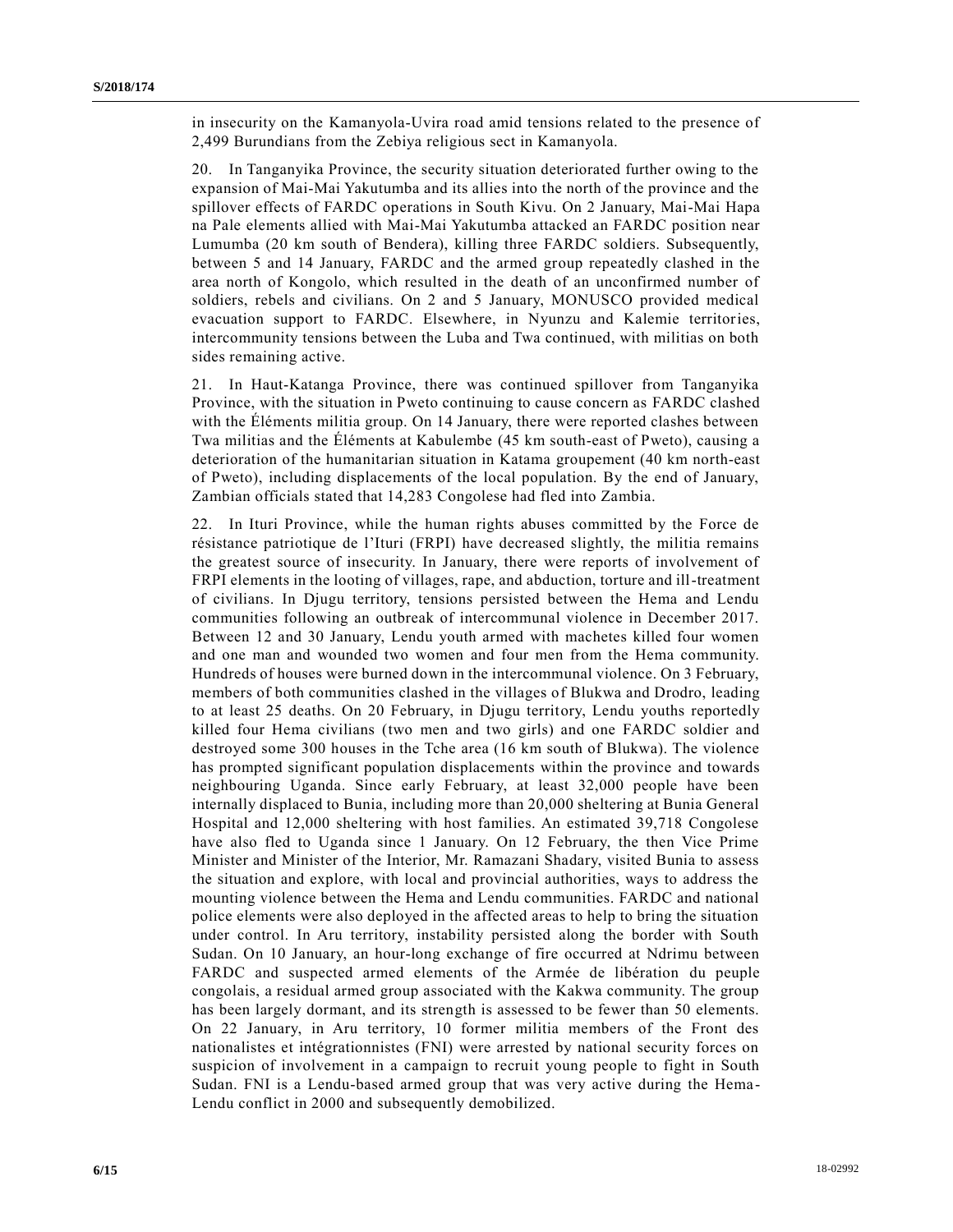23. In Haut-Uélé and Bas-Uélé, the security situation was relatively calm, although conflicts in the Central African Republic and South Sudan have had a continued impact on the border areas. In January, in the area north of Duru, in Haut-Uélé Province, FARDC arrested armed elements from South Sudan, including one from the Sudan People's Liberation Movement/Army in Opposition (SPLM/A-IO) with over 1,300 ammunition rounds. In early January, in Buta, Bas-Uélé Province, FARDC detained Romaric Madango, an anti-balaka leader, and two of his associates after they had crossed into the province from the Central African Republic. They were subsequently transferred to Kinshasa and extradited on 22 February to the Central African Republic. Furthermore, according to the Office of the United Nations High Commissioner for Refugees, there is a rise in the influx of Central African refugees who are living among host communities in very remote areas in Bondo territory, Bas-Uélé. There was also a spike in activities by suspected Lord's Resistance Army elements in the last two weeks of January. The activities included the abduction of five Central African refugees and multiple attacks on civilians in Ango, Bangadi, Bondo, Dungu and Faradje territories.

24. In the Kasai region, the security situation remains fragile, with reports of increased destabilizing activities of Kamuina Nsapu and other militia groups. In Kasai Central, Kamuina Nsapu elements attacked the airport in Kananga on 2 and 17 January, killing at least six FARDC soldiers. FARDC operations launched after the attacks resulted in mass displacement in villages up to 40 km east of Kananga. In Kasai Province, on 17 January, there were clashes between Kamuina Nsapu militia and FARDC in Kambamba, about 65 km north of Tshikapa, resulting in the killing of at least four Kamuina Nsapu militia members. Along the border of Mweka territory, in Kasai Province, and Demba territory, in Kasai Central Province, tensions remained between the Baluba and Bateke communities. On 29 and 30 January, a local Bateke chief allied with Kamuina Nsapu launched attacks in Kakenge village against riv al Baluba communities and State agents, which resulted in at least 20 people killed and over 350 households displaced. Most of the victims were from the Bateke, Balulua and Baluba communities. Throughout January, there were clashes between ethnic Chokwe Bana Mura militia and Lubaphone populations and diamond miners in Kamonia territory, in Kasai Province, along the Angolan border.

### **D. Humanitarian situation**

25. The Democratic Republic of the Congo is facing one of the world's most serious humanitarian crises, with 13.1 million persons in need of humanitarian assistance and protection across the country, double the numbers in 2017; this includes 2.2 million newly internally displaced, bringing the total number of internally displaced persons to 4.5 million, among the highest numbers in Africa. In addition, 670,000 persons have fled to neighbouring countries as refugees, including 39,718 who fled to Uganda in 2018 owing to rising violence in Ituri Province. Furthermore, around 7.7 million people face severe food insecurity throughout the country, a 30 per cent increase from 2017, with more than 2 million children being severely acutely malnourished and requiring urgent assistance. The Democratic Republic of the Congo is also affected by a severe cholera crisis due to people's limited access to clean water and sanitation, with over 3,000 suspected cases, including in the capital, Kinshasa. Humanitarian access to several areas remains a challenge, despite advocacy efforts with the Government.

26. Humanitarian actors continue to scale up their operations, yet funding levels remain critically low. In 2017, the Humanitarian Response Plan called for \$812.6 million and was funded at 57 per cent only. The financial requirements have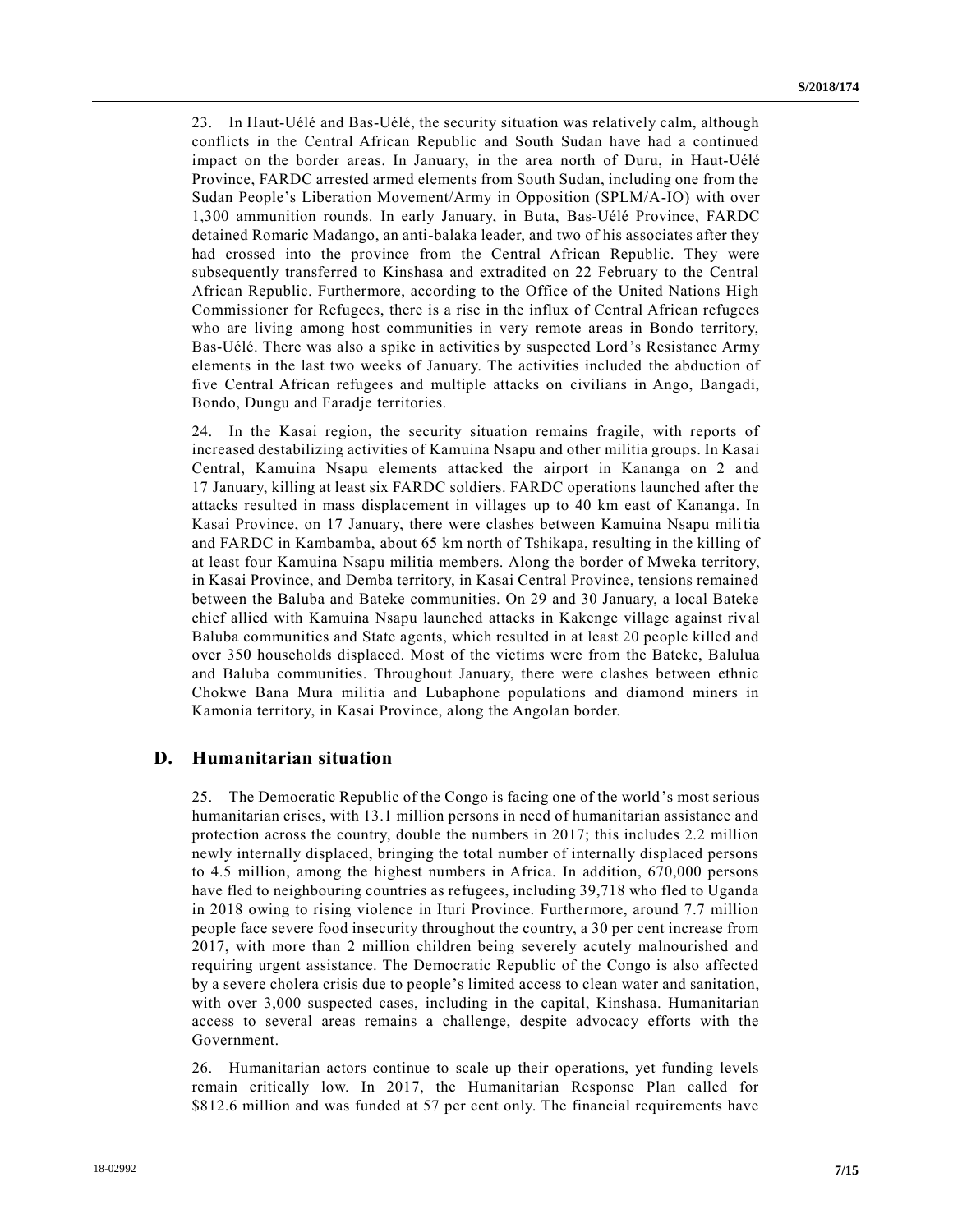doubled compared with 2017, with \$1.68 billion currently needed to meet the urgent needs of over 10 million people.

### **E. Human rights situation**

27. MONUSCO documented 744 human rights violations in January 2018, a substantial increase over the average number of violations per month in 2017 (541 violations). About 78 per cent of those violations occurred in conflict-affected provinces, especially in Ituri, North Kivu and South Kivu. State agents continue to be the main perpetrators, with 60 per cent of the violations, while armed groups were responsible for 40 per cent of human rights violations and abuses. There was a 27 per cent increase in the number of reported human rights abuses by armed groups and militias, confirming the spread and intensification of their activities, which fuelled inter-ethnic and intercommunity violence in Ituri (Hema/Lendu), North Kivu (Hutu/Nande), Kasai (Lulua/Chokwe) and Tanganyika (Twa/Luba). In January alone, 126 persons, including at least 18 women, were victims of extrajudicial or summary killings.

28. Increasing restrictions on political space continue to impede the establishment of an environment conducive to a credible, peaceful and transparent electoral process. That trend is illustrated by the 103 violations linked to restrictions on fund amental freedoms and political rights documented by MONUSCO in January, more than double the number recorded in January 2017 (47 violations). Those violations were committed mainly by State agents and principally target journalists, civil society activists and political opponents, who face harassment, threats and intimidation. As indicated in my report of 15 February on the implementation of the 31 December 2016 political agreement [\(S/2018/128\)](https://undocs.org/S/2018/128), the demonstrations called for by CLC throughout the country on 21 January were violently repressed by national security forces, with at least 7 persons, including 2 women, killed, 47 wounded and 121 arrested, some of whom are facing trial. Moreover, MONUSCO staff were physically and verbally assaulted by national security forces while monitoring the situation.

29. On 1 February, the Minister of Human Rights, Marie-Ange Mushobekwa, established a joint commission of enquiry composed of representatives of the Ministries of Human Rights, Justice, and the Interior and Security, the National Human Rights Commission and civil society to investigate allegations of human rights violations committed on 31 December 2017 and 21 January 2018 and to bring the alleged perpetrators to justice. The commission conducted its investigations, including hearings from 9 to 21 February. MONUSCO, through the United Nations Joint Human Rights Office, provided technical advice to the commission, notably on investigating human rights violations and protecting victims, witnesses and sources.

#### **Sexual violence**

30. In January, at least 44 women and 16 girls were victims of conflict-related sexual violence. While various Mai-Mai groups remained the main perpetrators of sexual violence against women, Kamuina Nsapu militiamen and FRPI elements increasingly targeted minor girls during their destabilizing activities. In January, State agents were responsible for sexual violence against 11 victims (7 women and 1 girl by FARDC soldiers and 2 women and 1 girl by national police elements).

### **Child protection**

31. Through the monitoring and reporting mechanism on grave violations against children in situations of armed conflict, MONUSCO verified that, in January, at least 189 children had been affected by six grave violations against children in armed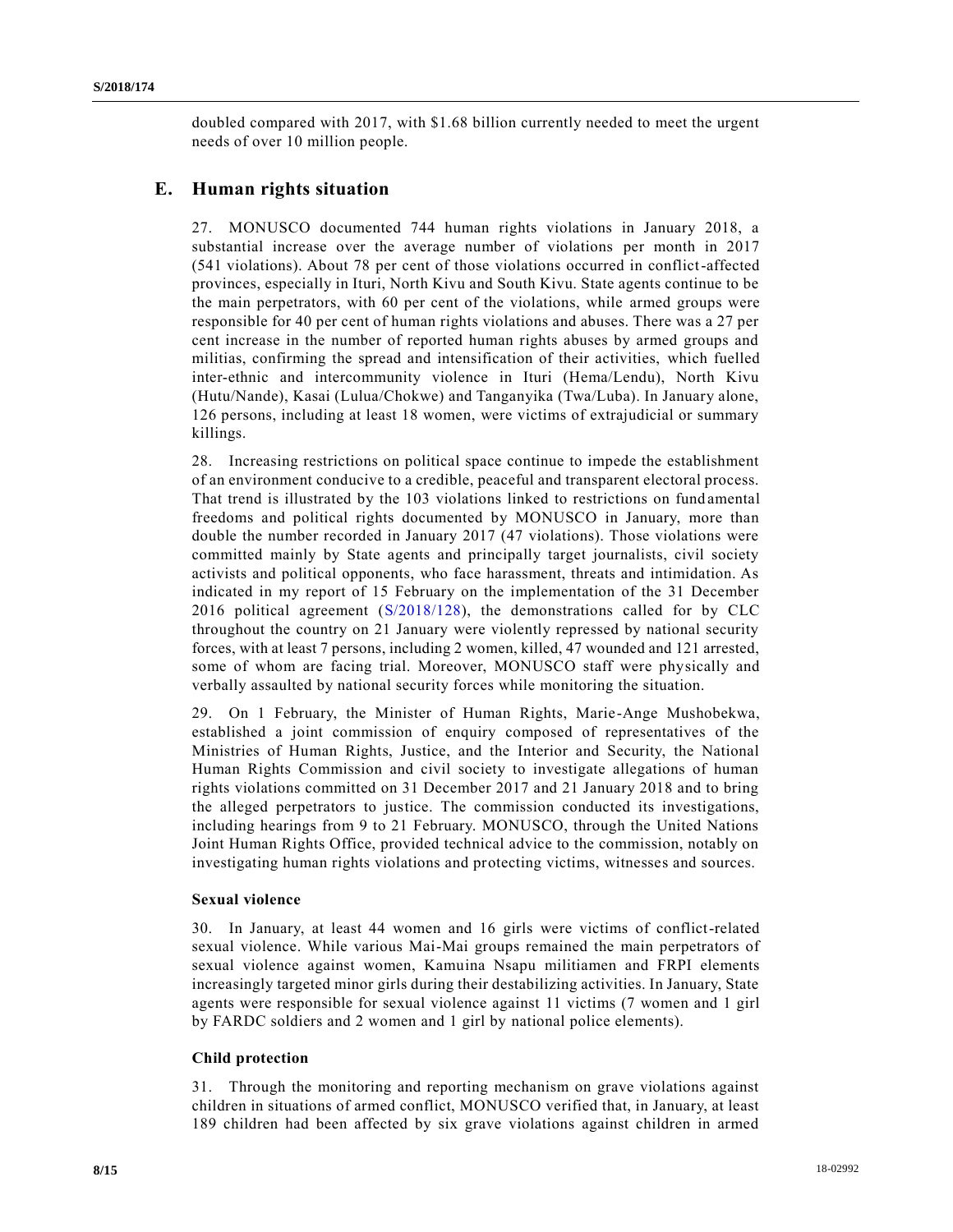conflict. At least 93 children had escaped or been separated from armed groups, including 72 from Kamuina Nsapu (33), Mai-Mai Mazembe (26) and Nyatura (13).

32. MONUSCO also documented the killing of 14 children, including 2 girls, and the maiming of 9 children, including 5 girls, by the Bana Mura militia and the Kamuina Nsapu. The Bana Mura militia killed seven children and the Kamuina Nsapu killed five children and wounded three others. Furthermore, MONUSCO documented attacks against four schools and three hospitals, mostly by Kamuina Nsapu and FARDC.

# **III. Deployment of the Mission and implementation of its mandate**

## **A. Support for the implementation of the political agreement of 31 December 2016**

33. MONUSCO continued to impress upon the Congolese authorities the fact that the implementation of the confidence-building measures envisaged in the political agreement of 31 December 2016 remains a prerequisite for defusing political tensions. The Mission provided a regularly updated list of political prisoners to th e Government and engaged the competent authorities on their release to de -escalate tensions and instil trust among political actors. MONUSCO continued its good offices role to help to advance the political process. My Deputy Special Representative David Gressly met with Mr. Tshibala and the Vice Prime Minister and Minister for Foreign Affairs, Léonard She Okitundu, on 20 and 23 January to exchange views on the political and electoral situation and encourage progress on the implementation of confidence-building measures. On 1 February, he travelled to Lualaba Province and held meetings with the Governor, during which he encouraged the Governor to, inter alia, open political space and uphold the rights to freedom of expression and peaceful demonstrations.

### **B. Comprehensive approach to protection of civilians**

#### **Mission-wide strategies**

34. MONUSCO is adopting a comprehensive approach to the protection of civilians, bringing together conflict and political analysis, stabilization activities, human rights reporting, early warning capacities and military operations under a coordinated Mission-wide strategy. In line with that approach, MONUSCO is implementing a joint tailored strategy and operational plan, with a view to better coordinating MONUSCO actions in efforts to address the threat posed by FRPI. Discussions are also under way with the Congolese authorities for the establishment of an interministerial working group to develop a joint action plan to address the threat posed by FRPI. Furthermore, MONUSCO is finalizing a joint strategy to address the violence in the Grand Nord area of North Kivu.

35. MONUSCO is implementing the "protection through projection" concept, which requires a review of the locations of the Mission's bases and rapidly deployable battalions, with a view to enabling the force to provide protection through its presence in areas where it is needed and to project into areas of emerging violence. MONUSCO closed seven bases, mainly in Ituri and Tanganyika Provinces, but maintained a mobile posture with the deployment of at least 12 standing combat deployments in the Kasai region, North Kivu, South Kivu and Tanganyika. In addition, MONUSCO engaged and strengthened local community protection mechanisms in areas affected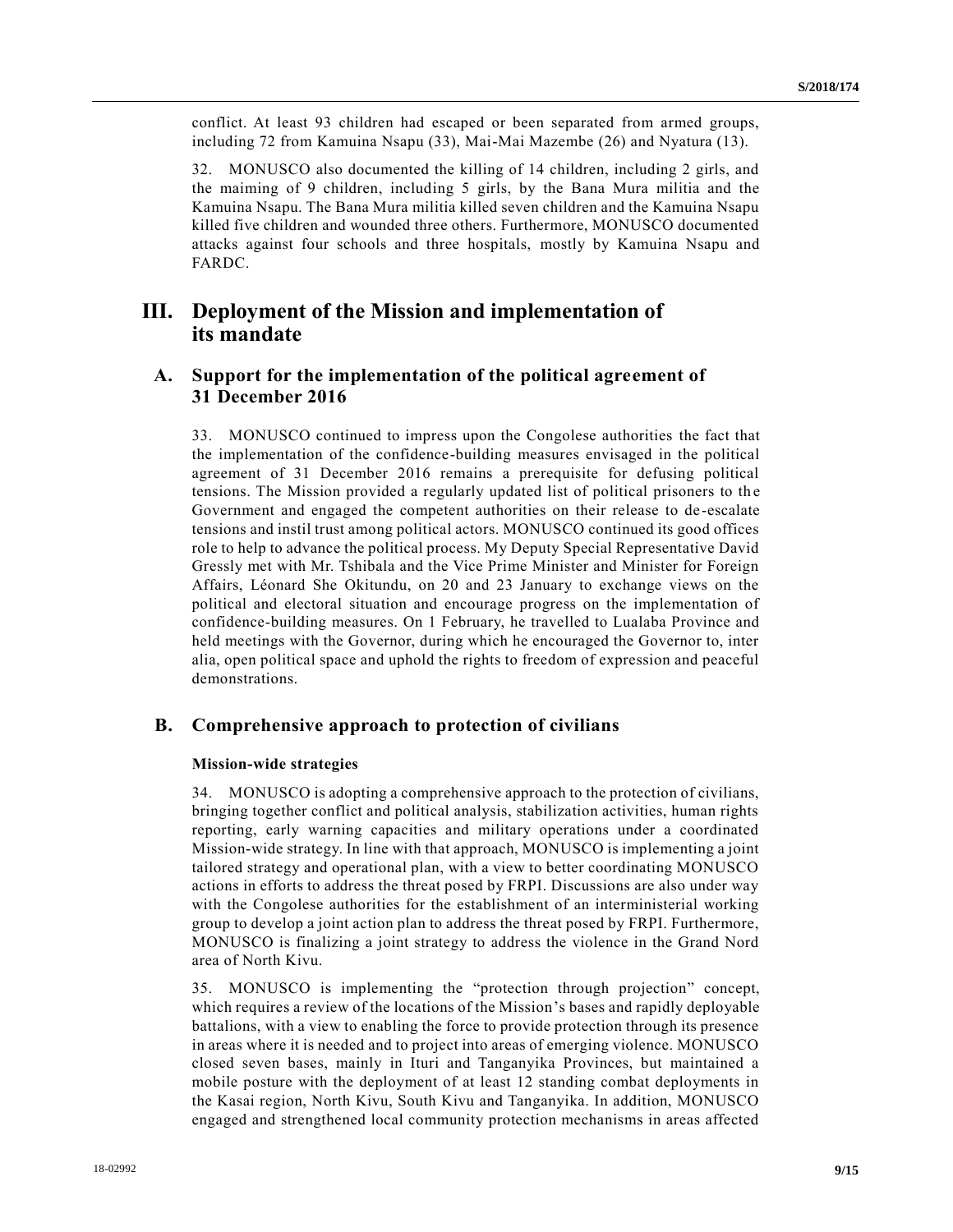by the closure of forward bases with the aim of enabling those mechanisms to better mitigate conflicts and violence.

36. At the same time, MONUSCO continued to support explosive ordnance disposal operations, through the Mine Action Service of the Department of Peacekeeping Operations, to ensure that areas are safe for the local population. In January alone, the Service conducted 73 explosive hazard management tasks in response to FARDC requests.

37. In line with the recommendations of the strategic review of MONUSCO, the Mission's justice and corrections sections readjusted their approaches and activities to support the protection of civilians, with an emphasis on supporting the investigation and prosecution of serious crimes through the prosecution support cells. That realignment also entailed focusing on supporting Congolese authorities in the management of high-risk prisoners and the protection of vulnerable groups in a number of prisons. Furthermore, a joint prison security task force of MONUSCO and the Government of the Democratic Republic of the Congo has been established in seven provinces, and an action plan is being implemented in close collaboration with national and provincial authorities to comprehensively address prison security challenges.

#### **Field-level responses**

38. In North Kivu Province, MONUSCO backed mediation efforts by provincial and local actors aimed at a peaceful resolution of conflicts, particularly between the Nande and the Hutu communities in Lubero and Rutshuru territories. As part of its efforts to address inter-ethnic tensions in the area, on 24 January MONUSCO, in collaboration with the provincial and local authorities, facilitated the return of the traditional chief of the Bwito chefferie to Kikuku (15 km north of Nyanzalé) in response to a request made by the local population.

39. In Beni territory, in response to the launch of military operations against ADF, MONUSCO strengthened its Community Alert Network system by engaging with 200 network members and local authorities on early warning and response issues. Improved situational awareness is also being achieved through the MONUSCO joi nt analysis, collection and early warning cell, an integrated unit in which military, police and civilians work together. Furthermore, joint missions bringing together relevant components of MONUSCO were deployed to Kasindi from 7 to 10 January and to Oicha on 5 February to help to strengthen local protection responses to the increased activities of ADF. MONUSCO continued to support 65 members of local protection committees, including 15 women, with training and mentoring in the Bulambo, Kirumba and Kanyobagonga areas.

40. In Ituri, in connection with the closure of four MONUSCO bases in Irumu and Mambasa territories, MONUSCO undertook outreach missions to the local communities in Bogoro, Bukiringi, Gety and Mambasa to explain the "protection through projection" concept and engage on how local security committees could take over from MONUSCO in protection of civilians matters. In Djugu territory, from 13 to 15 February, MONUSCO organized a structured dialogue between the Hema and Lendu communities to help to address issues causing intercommunity tensions and violence. Furthermore, MONUSCO encouraged FARDC to consider deploying troops to areas vulnerable to outbreaks of inter-ethnic tensions, such as Djugu, and dismantling illegal checkpoints. MONUSCO also engaged focal points of the community alert networks in Aru and Irumu territories on the "protection through projection" concept.

41. In South Kivu, in response to the rise in threats to the civilian population, MONUSCO completed a mapping of communities at risk and set up early warning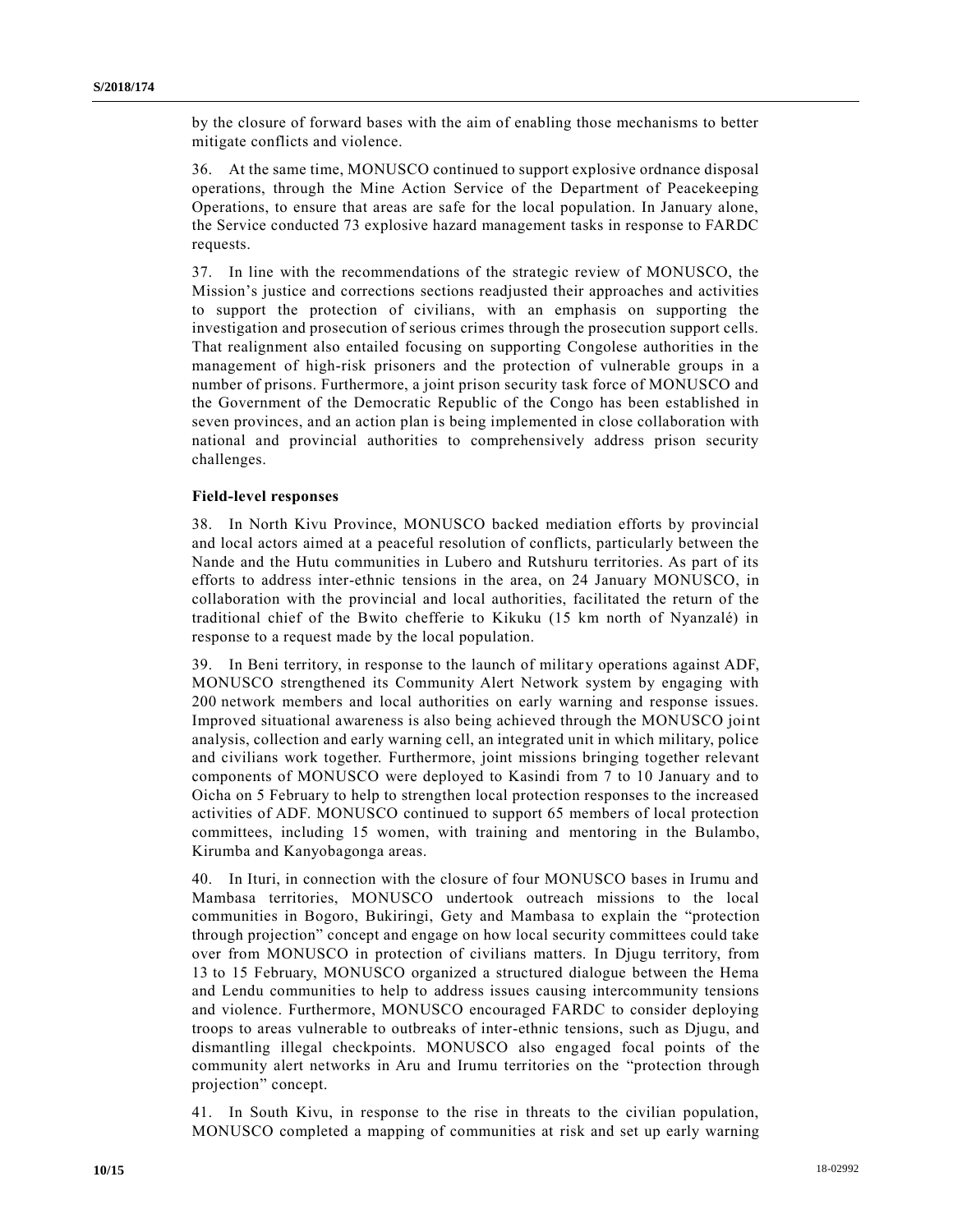and response mechanisms accordingly. More precisely, MONUSCO conducted patrols, established two standing combat deployments and carried out three intercommunity mediation sessions in Fizi and Shabunda territories.

42. In Tanganyika, MONUSCO continued to support efforts by the provincial authorities and communities to set up the local dialogue forums to promote peaceful coexistence, and prevent and mitigate violence between the Luba and Twa communities. In February, the local authorities, civil society and MONUSCO established two local inter-ethnic dialogue committees in Lwizi and Mwanza groupements.

43. In Kasai Province, MONUSCO conducted patrols and established standing combat deployments, which helped to prevent the escalation of local tensions, instil some level of trust among the local population, many of whom are internally displaced persons or returnees, and ensure liaison with humanitarian actors. In Kasai Central, in Dibaya territory, MONUSCO also delivered, in Tshimbulu, training on human rights to FARDC and national police officers and to human rights activists, which contributed to promoting an environment conducive to the protection of civilians.

44. In the Uélé provinces, on 23 and 24 January, MONUSCO conducted assessment missions to Bangadi and Faradje to review the security situation along the border with South Sudan, following the continued influx of refugees from the Central African Republic and South Sudan into the Democratic Republic of the Congo. From 1 to 3 February, a joint assessment mission was deployed to Bitima (north of Duru) following the dispatch of the joint protection mission to Bangadi to assess the security situation in anticipation of the closure of the Mission's forward base in Bangadi.

#### **Disarmament, demobilization and reintegration/disarmament, demobilization, repatriation, resettlement and reintegration**

45. From 1 January to 12 February, MONUSCO registered the surrender of 182 combatants from Congolese armed groups. Eighty-six of those combatants entered the national disarmament, demobilization and reintegration programme (PNDDR III). MONUSCO also continued to provide logistical support to the government-run reintegration camps under the national programme in Kamina and Kitona. In addition, 81 foreign combatants surrendered, along with 154 dependants, and all were repatriated by MONUSCO to Rwanda within the framework of the disarmament, demobilization, repatriation, reintegration and resettlement programme. In addition, MONUSCO continued to support 293 former combatants of the Forces démocratiques de libération du Rwanda (FDLR), including 1 woman, and 1,073 dependants (8 men, 242 women, 419 boys and 404 girls) accommodated in the Kanyobagonga and Walungu camps, as well as the government-run camp in Kisangani. MONUSCO continues to explore individual solutions for the 355 SPLM/A-IO members under MONUSCO care in the Munigi camp, in the Goma area.

46. To complement disarmament, demobilization and reintegration efforts, MONUSCO continues to expand the community violence reduction programme. Currently, 37 projects are being implemented, with the majority targeting former combatants who have returned to their communities, in addition to marginalized youth. Projects include the prevention of recruitment into armed groups and the promotion of peace and peaceful cohabitation in the communities concerned.

#### **Stabilization**

47. MONUSCO continued to support the operationalization under the International Security and Stabilization Support Strategy of six targeted stabilization interventions, which focus on the root causes of conflicts in Ituri, North Kivu and South Kivu Provinces, with funding from the \$40 million Stabilization Coherence Fund. MONUSCO also supported advocacy efforts in Ituri, North Kivu and South Kivu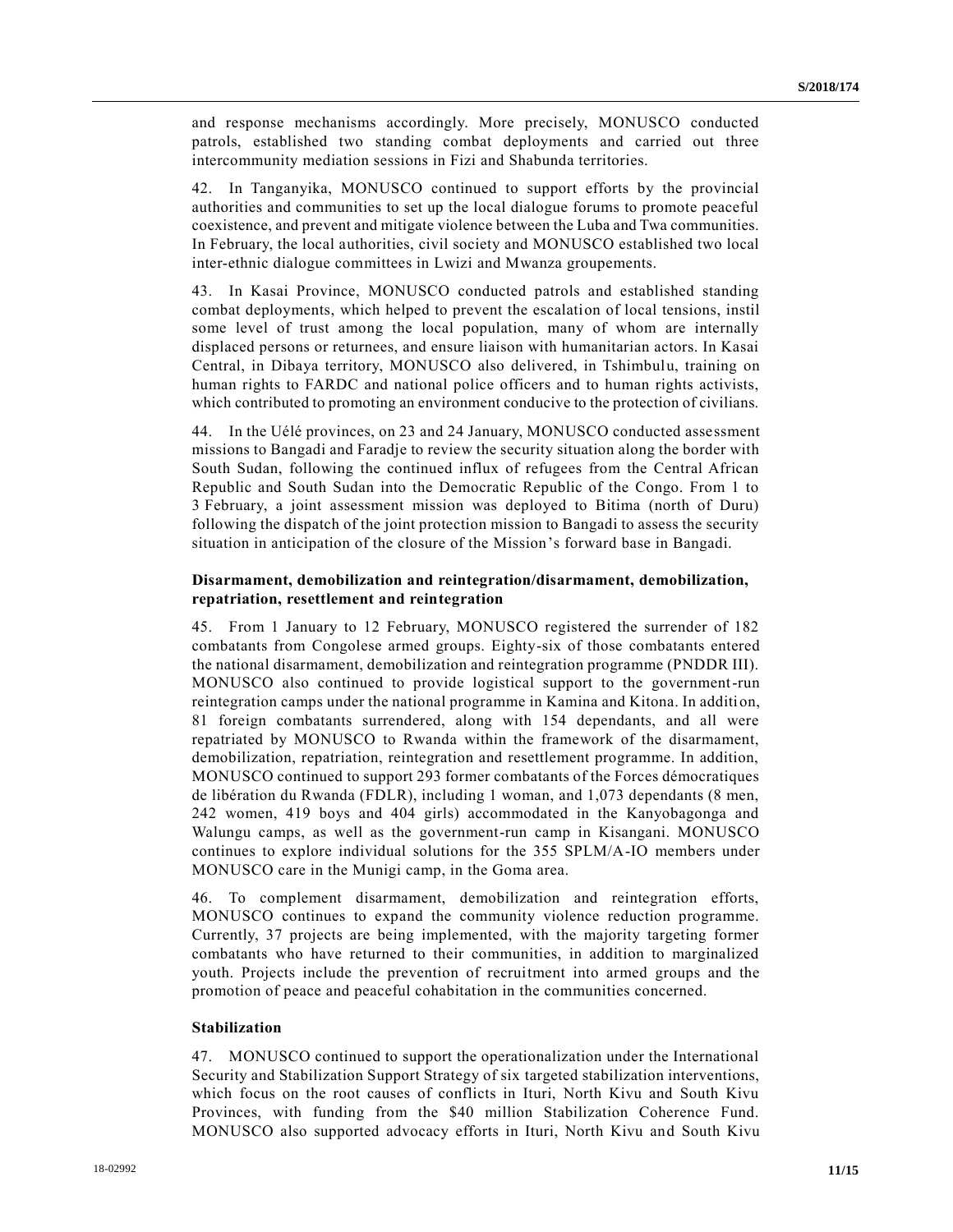Provinces to increase political engagement in the stabilization process through the development of compacts with provincial authorities and a democratic dialogue process, so as to address the main drivers of conflict and enhance political engagement from provincial and local authorities.

### **C. Progress in adjusting the Mission's priorities, posture and presence**

48. MONUSCO continued to prioritize support for the political process, towards the holding of elections, and the protection of civilians. The Mission supported the Independent National Electoral Commission in completing the update of the voter register and engaged extensively with the Government with a view to opening political space, including by upholding the right to peaceful assembly and freedom of the press.

49. MONUSCO made some adjustments to its posture by redeploying an additional formed police unit from Goma to Kinshasa. The redeployment brings the total number of formed police units in Kinshasa to three, which enhances the Mission's ability to conduct robust patrolling in support of the protection of civilians and to protect United Nations personnel and premises in the city.

50. The Mission maintained its presence in the Kasai region, which witnessed flare ups of violence in some areas during the reporting period. That presence is expected to remain until the conclusion of the electoral process but could evolve according to conflict dynamics and the humanitarian situation.

51. In the wake of the tragic attack on 7 December 2017 on a MONUSCO company operating base at Semuliki, in North Kivu, and the report of General Carlos Alberto dos Santos Cruz of 19 December 2017 on improving the security of United Nations peacekeepers, the Mission took a number of measures to enhance the security of its bases and the protection of peacekeepers. MONUSCO is undertaking a review of its footprint and the force's deployment, with a view to reconciling necessary measures to improve the security of peacekeepers, including appropriate medical evacuation support, with available resources.

52. On the civilian side, MONUSCO further streamlined its civilian footprint, including by closing its liaison office in Kampala, and restructured some critical functions, notably political and good offices support, in line with the recommendations of the strategic review of the Mission.

## **D. Assessment of performance of the Mission's uniformed personnel in protecting civilians**

53. Two special investigation teams visited MONUSCO during the reporting period, to examine the circumstances surrounding the attack against the company operating base at Semuliki, North Kivu, which resulted in the death of 15 peacekeepers, and the response of the company operating base in Kamanyola to the clash on 15 September between Burundian asylum seekers and FARDC, which left 37 civilians dead. Both investigations identified a number of systemic performance issues to be addressed by the Secretariat, MONUSCO and troop-contributing countries.

54. MONUSCO finalized a review of the preparedness and security of its company operating bases during the reporting period and is taking steps to address internal weaknesses, as they have an impact on performance.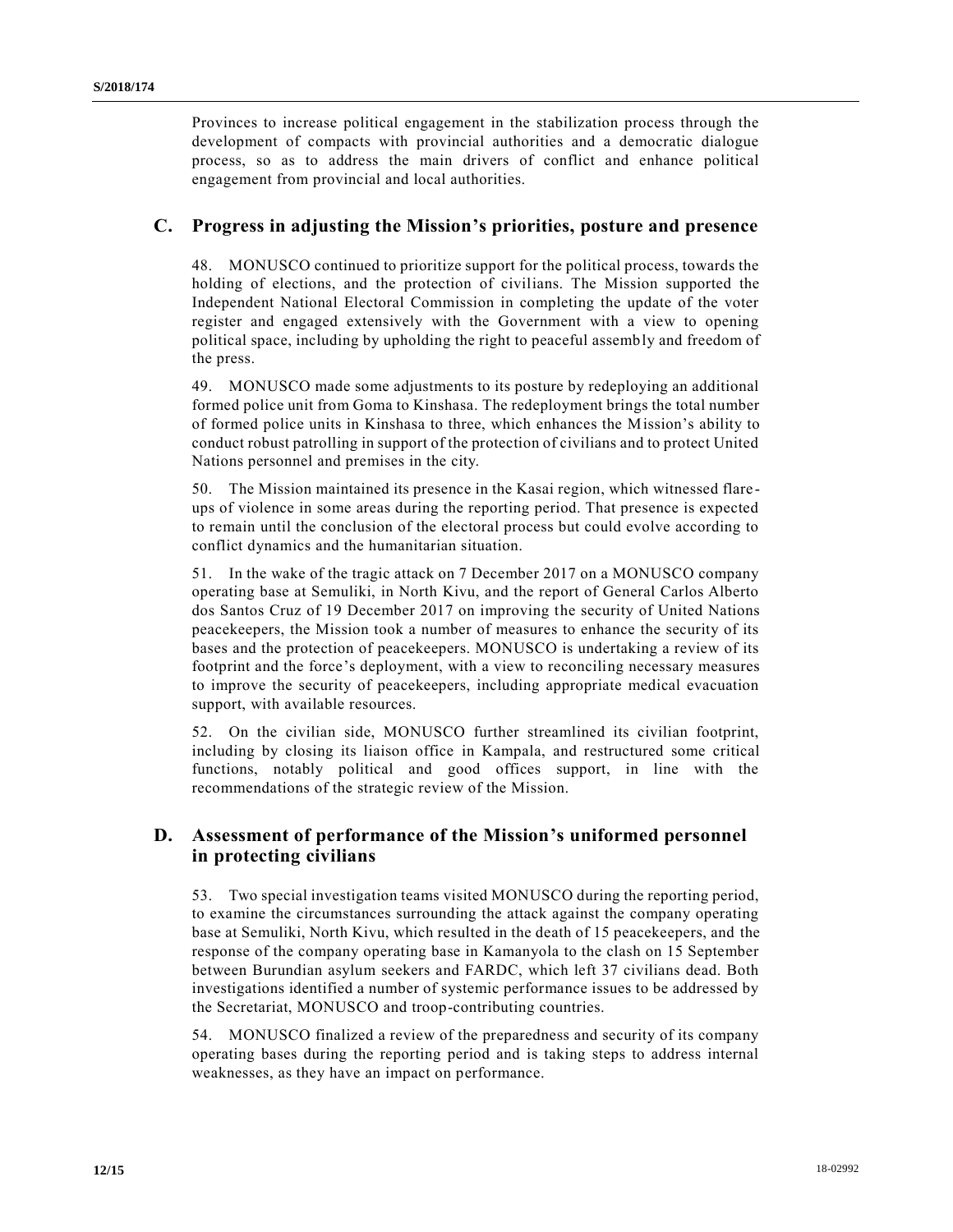### **E. Serious misconduct, including sexual exploitation and abuse**

55. The United Nations zero-tolerance policy on sexual exploitation and abuse continues to be enforced among all categories of personnel in MONUSCO. All allegations have been assessed and reported in accordance with existing and applicable reporting and investigation procedures. In close collaboration with the United Nations Children's Fund, the United Nations Population Fund and other partners, MONUSCO provided support to victims of sexual exploitation and abuse. The Mission also continues to strengthen and actively carry out preventive measures including training, risk assessment/monitoring visits, regular deterrent patrols and the implementation of a non-fraternization policy for uniformed personnel. MONUSCO engaged with communities at risk and supported the operationalization of the community-based complaint mechanisms and community awareness-raising programmes. Three projects totalling \$175,000 were approved under the trust fund established for assistance to victims and are being implemented in Munigi and Bujovo (in the Goma area), Sake (North Kivu) and Kavumu (South Kivu). In Kinshasa, North Kivu and South Kivu, the MONUSCO Conduct and Discipline Team organized an intensive awareness-raising campaign on protection from sexual exploitation and abuse, which resulted in incidents of sexual exploitation and abuse being reported.

56. Quarterly meetings of the sexual exploitation and abuse task force continued, along with a dedicated meeting of MONUSCO leadership to address serious allegations of misconduct and review the Mission's internal capacities and resources in preventing allegations of sexual exploitation and abuse. Payments have been suspended for all members of troop- and police-contributing countries suspected of sexual exploitation and abuse. Furthermore, the Mission is taking measures to repatriate implicated uniformed personnel as soon as their presence in the Mission area is no longer required for the purpose of completing investigations.

## **IV. Safety and security of United Nations personnel**

57. As at 1 February, 32 security and safety-related incidents affecting United Nations staff, uniformed components, assets and operations, as well as international non-governmental organizations, had been reported. They include 19 crime -related incidents, 3 cases linked to civil unrest, 8 hazard-related cases and 2 incidents linked to armed conflict. MONUSCO assessed that its operations to neutralize armed groups did not have any impact on its staff members or installations.

## **V. Financial aspects**

58. The General Assembly, in its resolution [71/301,](https://undocs.org/A/RES/71/301) appropriated the amount of \$1,141.8 million for the maintenance of MONUSCO for the period from 1 July 2017 to 30 June 2018. As at 28 February, unpaid assessed contributions to the Special Account for MONUSCO amounted to \$151.8 million. Total outstanding assessed contributions for all peacekeeping operations at the same date amounted to \$2,403.4 million.

## **VI. Observations**

59. Overcoming the political crisis in the Democratic Republic of the Congo remains challenging. Delays in the implementation of the political agreement of 31 December 2016 continue to weaken confidence among Congolese stakeholders and to fuel tensions around the political transition and the electoral process. The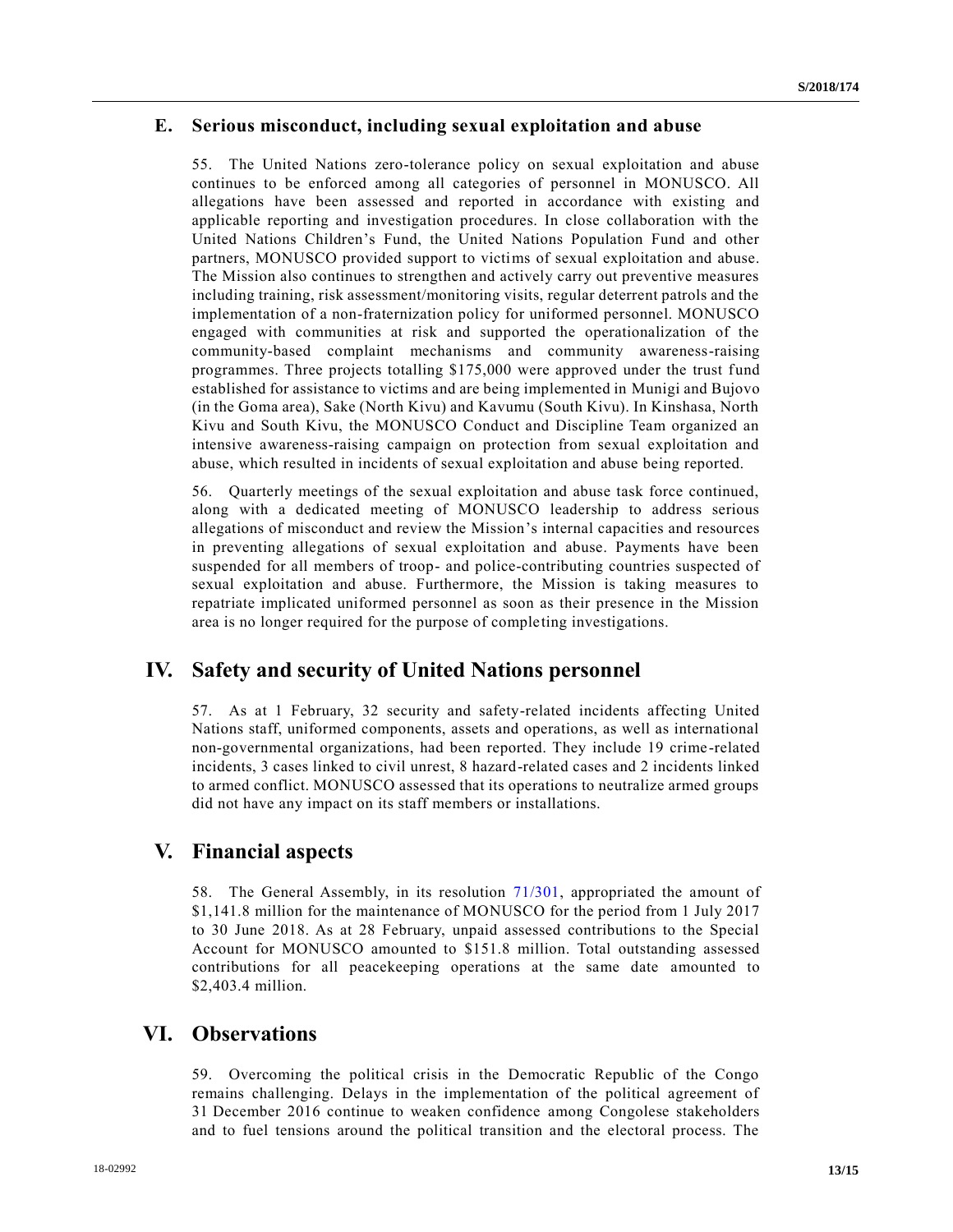deterioration of the security situation in recent months, particularly in the Kivu provinces, has caused additional population displacements. A collective effort by the Government and regional and international partners is urgently required to help to reverse those trends, which risk undermining stability in the Democratic Republic of the Congo and the region as a whole.

60. I remain concerned by the lack of constructive engagement by some opposition leaders in the political and electoral processes. It is of utmost importance that all Congolese political stakeholders seize the opportunity provided by the political agreement of 31 December 2016 and seek consensus on how to ensure a credible electoral process and democratic transfer of power.

61. I am nevertheless encouraged by the progress made by the Independent National Electoral Commission towards the completion of voter registration. I welcome the steps taken by the Government to establish the legal framework required for the holding of elections on 23 December 2018. MONUSCO has demonstrated its commitment to that goal through the provision of essential technical and logistical support for the elections, including the transportation of electoral materials and Commission personnel in accordance with the electoral calendar. The implementation of the electoral calendar will require continued, strong synergy between the Commission, MONUSCO and the Government at all levels. I call for the swift enactment of the revised electoral law and other relevant legislation to ensure that all timelines are met. In this regard, I encourage the Government to continue to provide the Commission, in a timely and consistent manner, with the required funding to complete the electoral process. I also call upon international partners and the Commission to urgently conclude discussions on the revised Projet d'appui au cycle électoral au Congo basket fund.

62. It is imperative that the Government of the Democratic Republic of the Congo do its utmost to ensure respect for the fundamental freedoms and political rights enshrined in the Constitution and the country's international obligations. I am deeply concerned that the Government has made no significant progress on the implementation of the vital confidence-building measures to which it committed in the agreement of 31 December 2016. I am particularly disturbed by the violent repression of peaceful demonstrations on 31 December 2017 and 21 January 2018 and urge the Government to ensure that national security forces show restraint and abide by the law when dealing with public demonstrations. I call upon the Government to swiftly investigate reports of human rights violations by members of the security forces and take effective measures to address impunity.

63. To effectively carry out its mandate, MONUSCO requires the full commitment and engagement of the Government and the security forces. The pattern of restrictions placed on national MONUSCO human rights monitors and United Nations police patrols by the security forces is unacceptable. I appeal to the Congolese authorities to ensure that MONUSCO is given the freedom of movement vital to the implementation of its mandate to protect civilians and monitor, document and report on the human rights situation.

64. The humanitarian situation in the country remains of grave concern. I am disturbed by reports alleging that hundreds of thousands of Congolese citizens in the east have fled their homes in the context of FARDC military operations against armed groups in the region. Resources are limited, and funding gaps must be immediately addressed to enable an urgent response to the increase in displacements and other critical humanitarian needs. I call upon the Government to do its utmost to ensure a safe and secure environment for the population and to allow unfettered access to people in need of assistance.